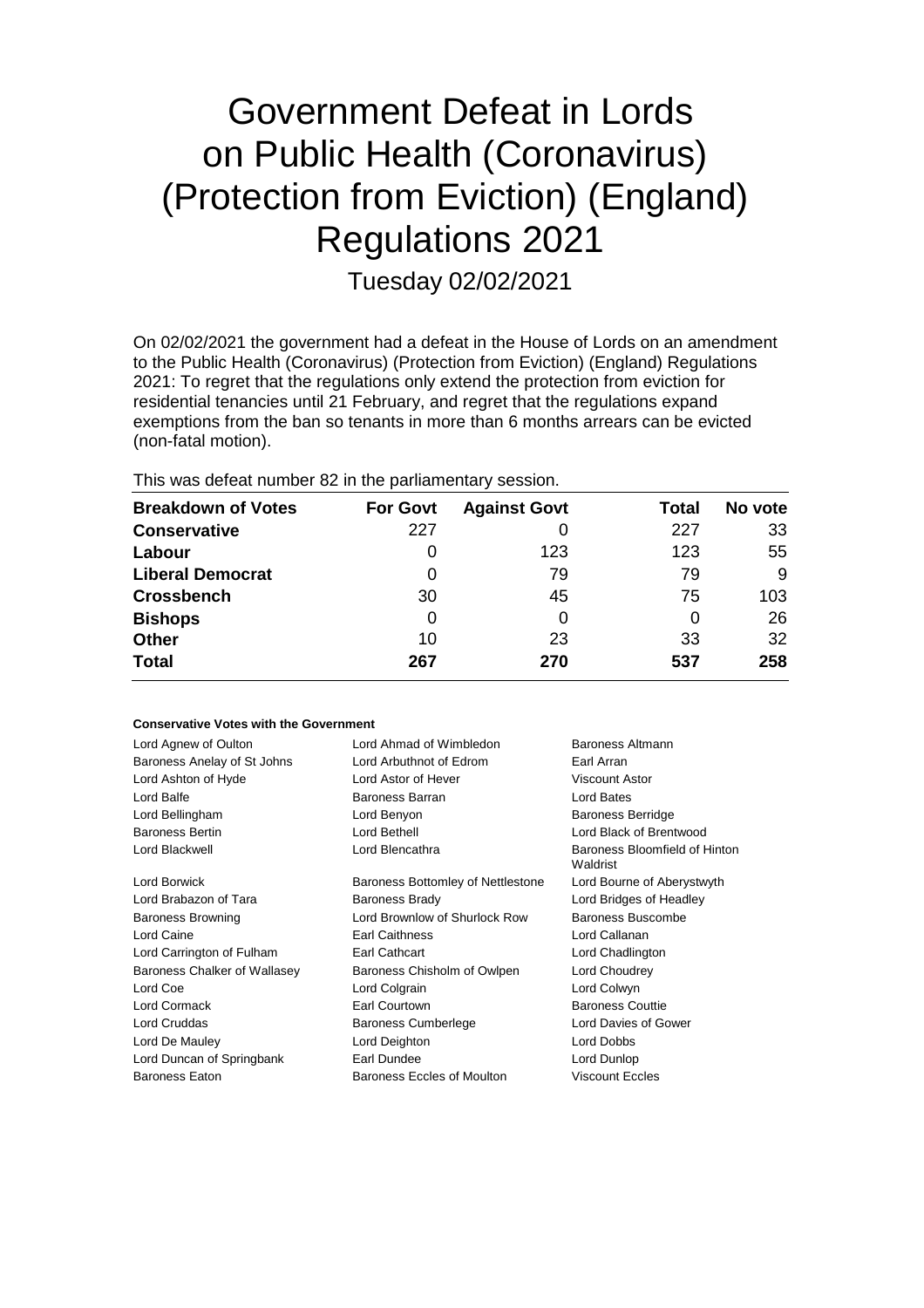Lord Farmer Lord Fellowes of West Stafford Lord Fink Lord Finkelstein Baroness Finn Baroness Fleet Lord Flight Baroness Fookes Lord Forsyth of Drumlean Lord Framlingham Lord Freud Baroness Fullbrook Lord Gardiner of Kimble Baroness Gardner of Parkes Lord Garnier Lord Geddes Lord Gilbert of Panteg Lord Glenarthur Lord Glendonbrook Lord Godson Lord Gold Baroness Goldie Lord Goldsmith of Richmond Park Lord Goodlad Viscount Goschen Lord Grade of Yarmouth Lord Greenhalgh Lord Griffiths of Fforestfach Lord Grimstone of Boscobel Viscount Hailsham Lord Hamilton of Epsom Lord Hammond of Runnymede Lord Hannan of Kingsclere Lord Harris of Peckham Lord Haselhurst Lord Hayward Baroness Helic Lord Henley Lord Herbert of South Downs Lord Hill of Oareford **Baroness Hodgson of Abinger** Lord Holmes of Richmond Baroness Hooper Lord Horam Lord Howard of Rising Lord Howard of Lympne **Earl Howe** Earl Howe Lord Howell of Guildford Lord Hunt of Wirral **Lord James of Blackheath** Baroness Jenkin of Kennington Lord Jopling Lord Keen of Elie Lord King of Bridgwater Lord Kirkham Lord Kirkhope of Harrogate Lord Lamont of Lerwick Lord Lancaster of Kimbolton Lord Lang of Monkton Lord Lansley Lord Leigh of Hurley **Lord Lexden** Lord Lexden **Lord Lilley** Earl Lindsay **Lord Lingfield** Earl Liverpool Lord Livingston of Parkhead Marquess of Lothian Cord Lucas Lord Mackay of Clashfern **Lord Mancroft** Baroness Manzoor Lord Marland Lord Marlesford Lord Maude of Horsham Lord McColl of Dulwich Baroness McGregor-Smith Lord McInnes of Kilwinning Baroness McIntosh of Pickering Lord McLoughlin Lord Mendoza Baroness Meyer **Baroness Mone** Baroness Mone **Duke of Montrose** Baroness Morgan of Cotes **Baroness Morris of Bolton** Baroness Morrissey Lord Moylan Lord Moynihan Lord Naseby Baroness Neville-Jones Baroness Neville-Rolfe Baroness Newlove Baroness Nicholson of Winterbourne Baroness Noakes Lord Northbrook Lord Norton of Louth Lord O'Shaughnessy Lord Parkinson of Whitley Bay Lord Patten Baroness Penn Lord Pickles Baroness Pidding Lord Polak Lord Popat Lord Porter of Spalding Lord Price Lord Rana Lord Randall of Uxbridge **Lord Ranger** Lord Ranger **Baroness Rawlings** Lord Reay Baroness Redfern Lord Renfrew of Kaimsthorn Lord Ribeiro Lord Risby Lord Robathan Baroness Rock Lord Rotherwick Lord Saatchi Baroness Sanderson of Welton Lord Sarfraz Lord Sassoon Baroness Sater Baroness Scott of Bybrook Baroness Seccombe Lord Selkirk of Douglas **Baroness Shackleton of Belgravia** Lord Sharpe of Epsom Lord Sheikh **Baroness Shephard of Northwold** Lord Sherbourne of Didsbury Baroness Shields Lord Shinkwin Lord Smith of Hindhead Lord Spencer of Alresford Baroness Stedman-Scott Lord Sterling of Plaistow Lord Stewart of Dirleton Lord Strathclyde Baroness Stroud Baroness Sugg **Communist Supplement Communist Communist Communist Communist Communist Communist Communist Communist Communist Communist Communist Communist Communist Communist Communist Communist Communist Communist Commun** Lord Taylor of Holbeach Lord Tebbit Lord Trefgarne Viscount Trenchard Lord Trimble Lord True Lord Tugendhat **Lord Vaizey of Didcot** Baroness Vere of Norbiton Baroness Verma Lord Wakeham Lord Waldegrave of North Hill Baroness Warsi Lord Wasserman Lord Wei Lord Wharton of Yarm Lord Whitby Lord Willetts Baroness Williams of Trafford Lord Wolfson of Tredegar Baroness Wyld

Baroness Evans of Bowes Park Lord Fairfax of Cameron Baroness Fall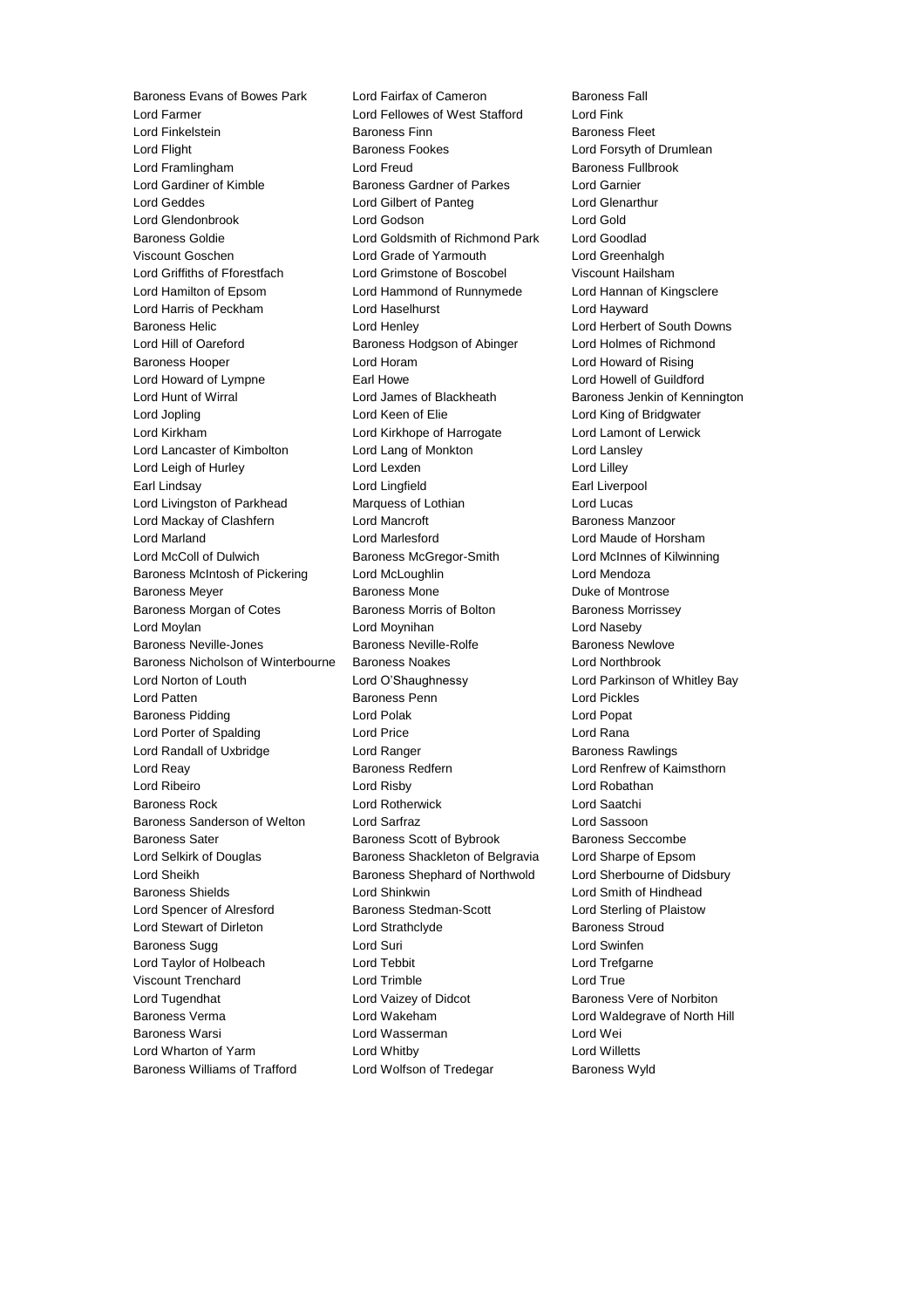#### **Conservative Votes against the Government**

#### **Labour Votes with the Government**

**Labour Votes against the Government** Lord Woodley **Baroness Young of Old Scone** Lord Young of Norwood Green

Lord Anderson of Swansea **Baroness Armstrong of Hill Top** Lord Bach Baroness Bakewell **Bassam of Brighton** Baroness Billingham Baroness Blower Lord Blunkett Lord Boateng Lord Bradley Lord Brooke of Alverthorpe Lord Browne of Ladyton Baroness Bryan of Partick Lord Campbell-Savours Baroness Chakrabarti Viscount Chandos **Baroness Clark of Kilwinning** Lord Clark of Windermere Baroness Cohen of Pimlico Lord Collins of Highbury Baroness Corston Lord Cunningham of Felling Lord Davies of Brixton Lord Davies of Oldham Baroness Donaghy **Baroness Drake** Lord Eatwell Lord Elder Lord Filkin Lord Foulkes of Cumnock Baroness Gale **Baroness Golding** Lord Giddens **Baroness Golding** Baroness Golding Baroness Goudie Lord Grantchester Lord Griffiths of Burry Port Lord Grocott Lord Hain Viscount Hanworth Lord Harris of Haringey Lord Haskel Lord Haworth Baroness Hayman of Ullock Baroness Hayter of Kentish Town Baroness Healy of Primrose Hill Baroness Henig Baroness Hilton of Eggardon Lord Hollick Lord Howarth of Newport Baroness Hughes of Stretford Lord Hunt of Kings Heath Lord Hutton of Furness **Baroness Jones of Whitchurch** Lord Jones Lord Jordan Lord Kennedy of Southwark Lord Kestenbaum Lord Layard Lord Leitch Lord Lennie Lord Levy Baroness Liddell of Coatdyke Lord Liddle Lord Lipsey Baroness Lister of Burtersett Lord MacKenzie of Culkein Baroness Mallalieu **Baroness Mannieus Contract Contract Contract Contract Contract Contract Contract Contract Contract Contract Contract Contract Contract Contract Contract Contract Contract Contract Contract Contract Cont** Baroness McIntosh of Hudnall Lord McKenzie of Luton Lord McNicol of West Kilbride<br>
Lord Mendelsohn Lord Monks Cord Monks Baroness Morris of Yardley Lord Monks **Baroness Morris of Yardley** Lord Murphy of Torfaen **Baroness Nye** Baroness Osamor Lord Parekh Lord Pendry Lord Prescott Baroness Primarolo Lord Puttnam Baroness Quin Baroness Ramsay of Cartvale Baroness Rebuck Lord Reid of Cardowan Lord Rooker **Lord Rosser** Lord Rosser **Baroness Royall of Blaisdon** Baroness Sherlock Lord Sikka Viscount Simon Baroness Smith of Basildon Baroness Smith of Gilmorehill Lord Snape Lord Stevenson of Balmacara Baroness Taylor of Bolton Baroness Thornton Lord Touhig **Lord Triesman** Lord Triesman **Lord Tunnicliffe** Lord Turnberg **Baroness Warwick of Undercliffe** Lord Watson of Invergowrie Lord West of Spithead **Baroness Whitaker** Lord Whitty Lord Wills Lord Winston Lord Wood of Anfield

Baroness Amos Baroness Kingsmill **Example 2** Lord Knight of Weymouth **Baroness Lawrence of Clarendon** Lord Maxton Lord McAvoy Lord McConnell of Glenscorrodale

#### **Liberal Democrat Votes with the Government**

| Liberal Democrat Votes against the Government |                                                                   |                      |  |  |  |
|-----------------------------------------------|-------------------------------------------------------------------|----------------------|--|--|--|
| Lord Addington                                | Lord Alderdice                                                    | Lord Allan of Hallam |  |  |  |
| Baroness Bakewell of Hardington<br>Mandeville | <b>Baroness Barker</b>                                            | Lord Beith           |  |  |  |
| Baroness Benjamin                             | Baroness Bonham-Carter of Yarnbury Baroness Bowles of Berkhamsted |                      |  |  |  |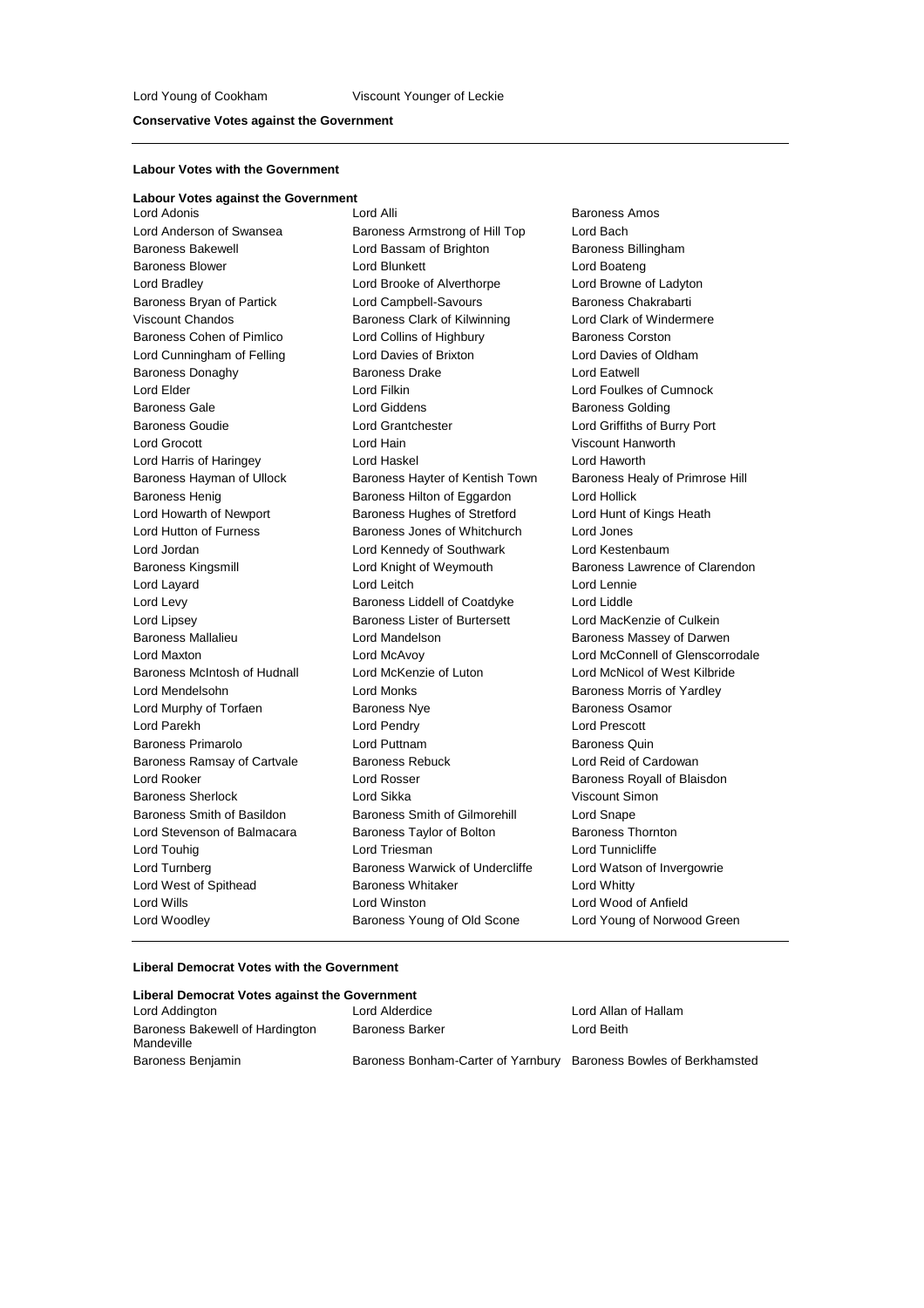Lord Burnett Baroness Burt of Solihull Lord Campbell of Pittenweem Lord Chidgey Lord Clement-Jones Lord Dholakia Baroness Doocey Baroness Featherstone Lord Fox **Baroness Garden of Frognal** Lord German Lord Goddard of Stockport Lord Greaves **Baroness Grender** Baroness Hamwee **Baroness Harris of Richmond** Lord Hussain Baroness Hussein-Ece **Baroness** Janke Baroness Janke Baroness Jolly Lord Jones of Cheltenham Baroness Kramer Lord Lee of Trafford Baroness Ludford Lord Marks of Henley-on-Thames Lord McNally Baroness Miller of Chilthorne Domer Lord Newby **Baroness Northover** Baroness Northover Lord Oates Lord Paddick Lord Palmer of Childs Hill Baroness Parminter Baroness Pinnock Lord Purvis of Tweed Baroness Randerson Lord Razzall Lord Redesdale Lord Rennard Lord Roberts of Llandudno Baroness Scott of Needham Market Lord Scriven **Baroness Sheehan** Lord Shipley Baroness Smith of Newnham Lord Stephen Lord Stoneham of Droxford Lord Storey Lord Strasburger Lord Stunell Baroness Suttie Lord Taverne Lord Taylor of Goss Moor Lord Teverson Lord Thomas of Gresford Baroness Thomas of Winchester Baroness Thornhill **Example 20** Viscount Thurso **Viscount Thurso** Lord Tope Baroness Tyler of Enfield Lord Tyler Lord Tyler Lord Verjee Lord Wallace of Saltaire **Baroness Walmsley Communist Cord Willis of Knaresborough** Lord Wrigglesworth

Lord Bradshaw Baroness Brinton Lord Bruce of Bennachie

#### **Crossbench Votes with the Government**

Lord Butler of Brockwell **Lord Cameron of Dillington** Lord Carrington Viscount Colville of Culross Lord Craig of Radley Viscount Craigavon Lord Curry of Kirkharle **Earl Example 20** Baroness Deech **Earl Erroll** Baroness Falkner of Margravine Lord Geidt Corresponding Lord Greenway Lord Hogan-Howe **Baroness Hogg Communist Hotel Hope of Craighead** Lord Janvrin Lord Judge Lord Kakkar Baroness Lane-Fox of Soho Lord Mawson Lord Pannick Lord Patel Duke of Somerset Lord St John of Bletso

Lord Botham Viscount Brookeborough Lord Brown of Eaton-under-Heywood

# **Crossbench Votes against the Government**

Lord Berkeley of Knighton **Baroness Boothroyd** Baroness Boycott Lord Broers **Baroness Campbell of Surbiton** Lord Carlile of Berriew Earl Clancarty Baroness Clark of Calton Baroness Coussins Lord Cromwell Baroness D'Souza Lord Eames Lord Field of Birkenhead **Baroness Finlay of Llandaff** Lord Green of Deddington Baroness Greengross **Baroness Grey-Thompson** Lord Hannay of Chiswick Lord Harries of Pentregarth Lord Hastings of Scarisbrick Baroness Hayman Lord Houghton of Richmond Lord Kerr of Kinlochard Lord Kerslake Lord Mair **Baroness Manningham-Buller** Baroness Masham of Ilton Baroness Murphy **Baroness Neuberger** Baroness O'Loan Baroness Prashar Lord Ravensdale Lord Rees of Ludlow Lord Rowe-Beddoe **Earl Sandwich** Baroness Stern Baroness Wheatcroft Lord Wilson of Dinton Lord Woolf

Earl Stair Lord Stirrup Lord Walker of Aldringham Lord Aberdare Lord Adebowale Lord Alton of Liverpool

Lord Laming Lord Loomba Lord Macdonald of River Glaven

**Bishop Votes with the Government**

**Bishop Votes against the Government**